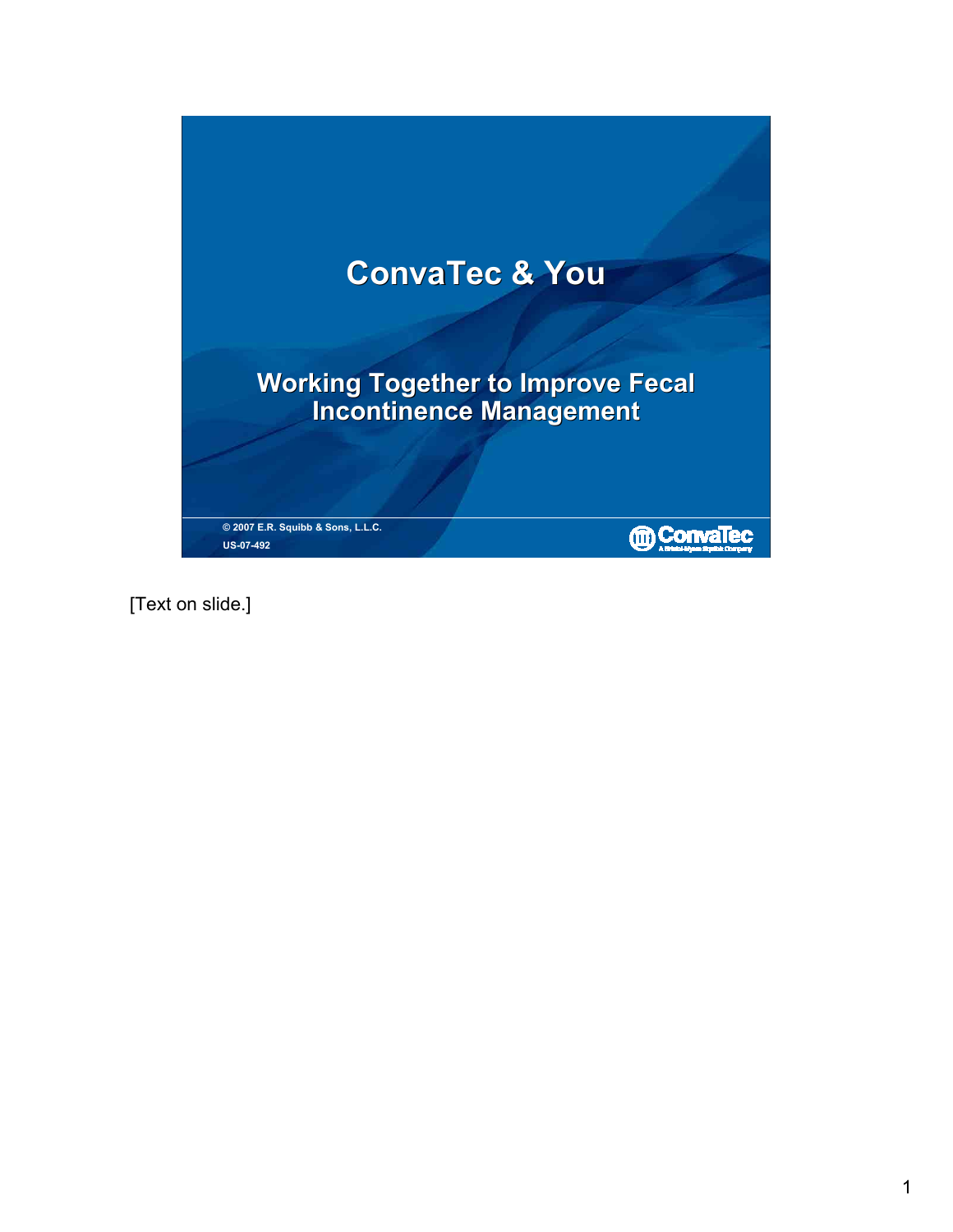

[The slide should be presented as scripted.]

Full JAMA reference: Zhan C, Miller M. Excess Length of Stay, Charges, and Mortality Attributable to Medical Injuries During Hospitalization. *The Journal of the American Medical Association*, Oct 8, 2003; volume 290(14); pages 1868-1874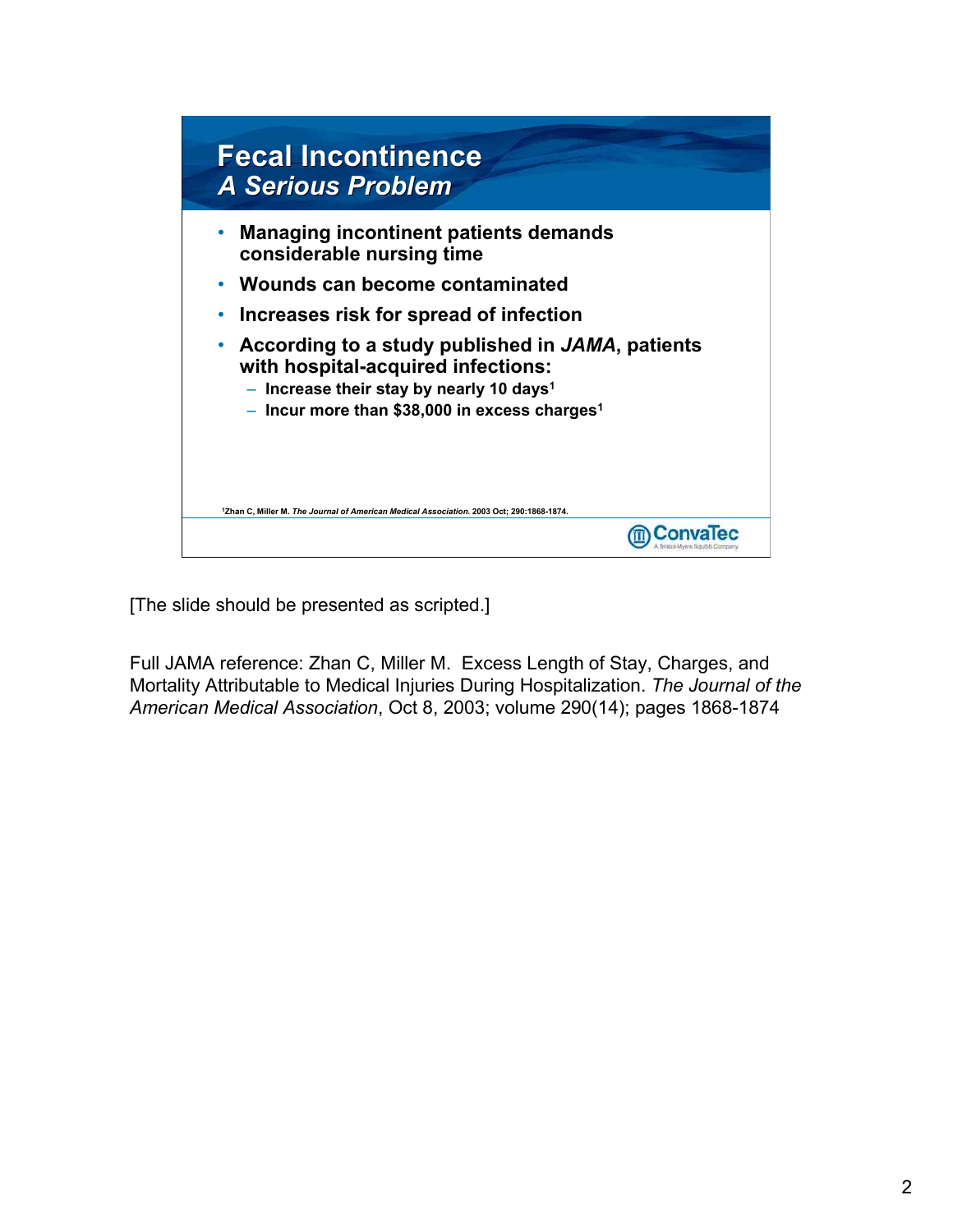

Stress that Flexi-Seal® FMS is indicated for only semi-liquid to liquid stool.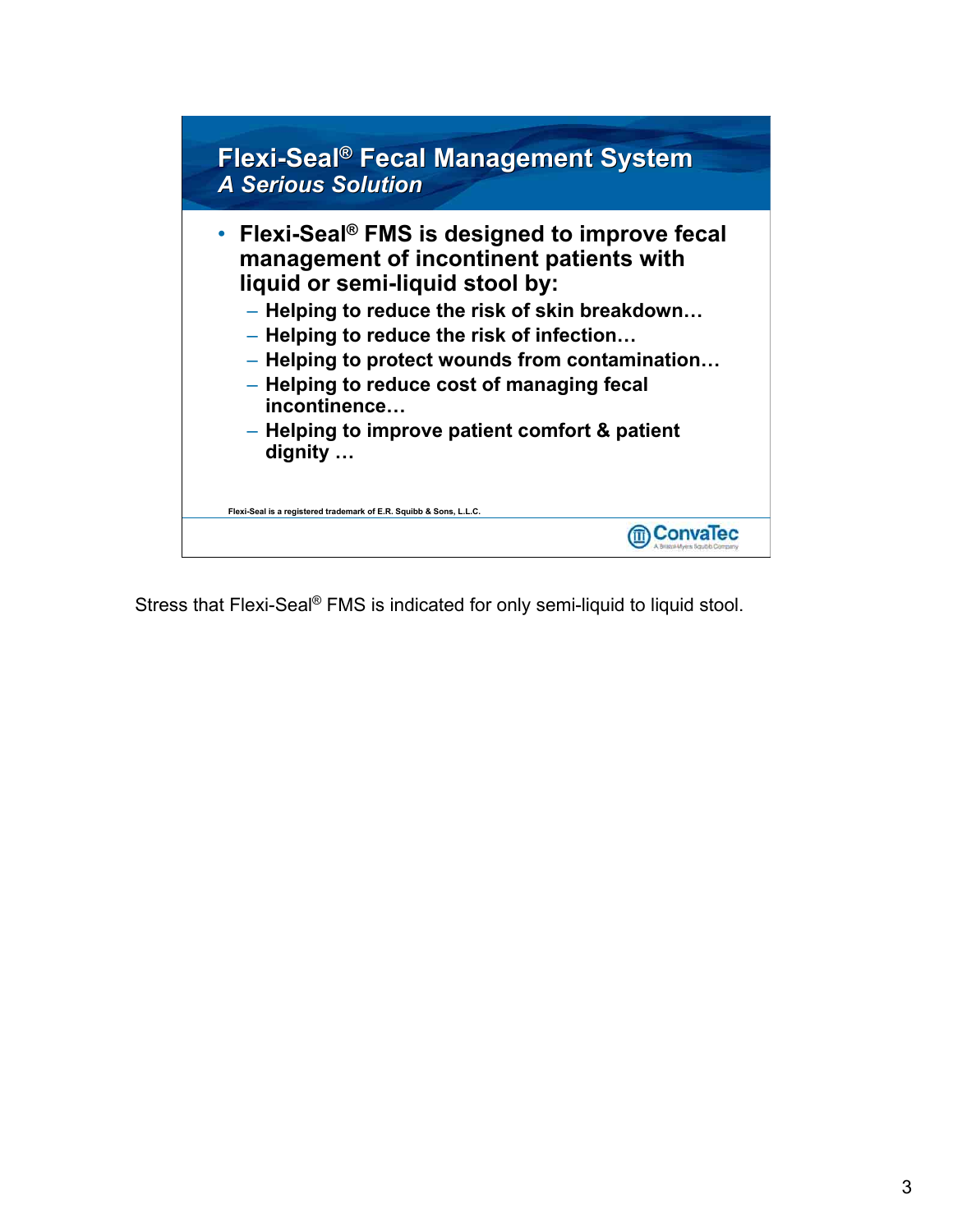

Slide is self explanatory. Catheter and collection bag details are on the next two pages.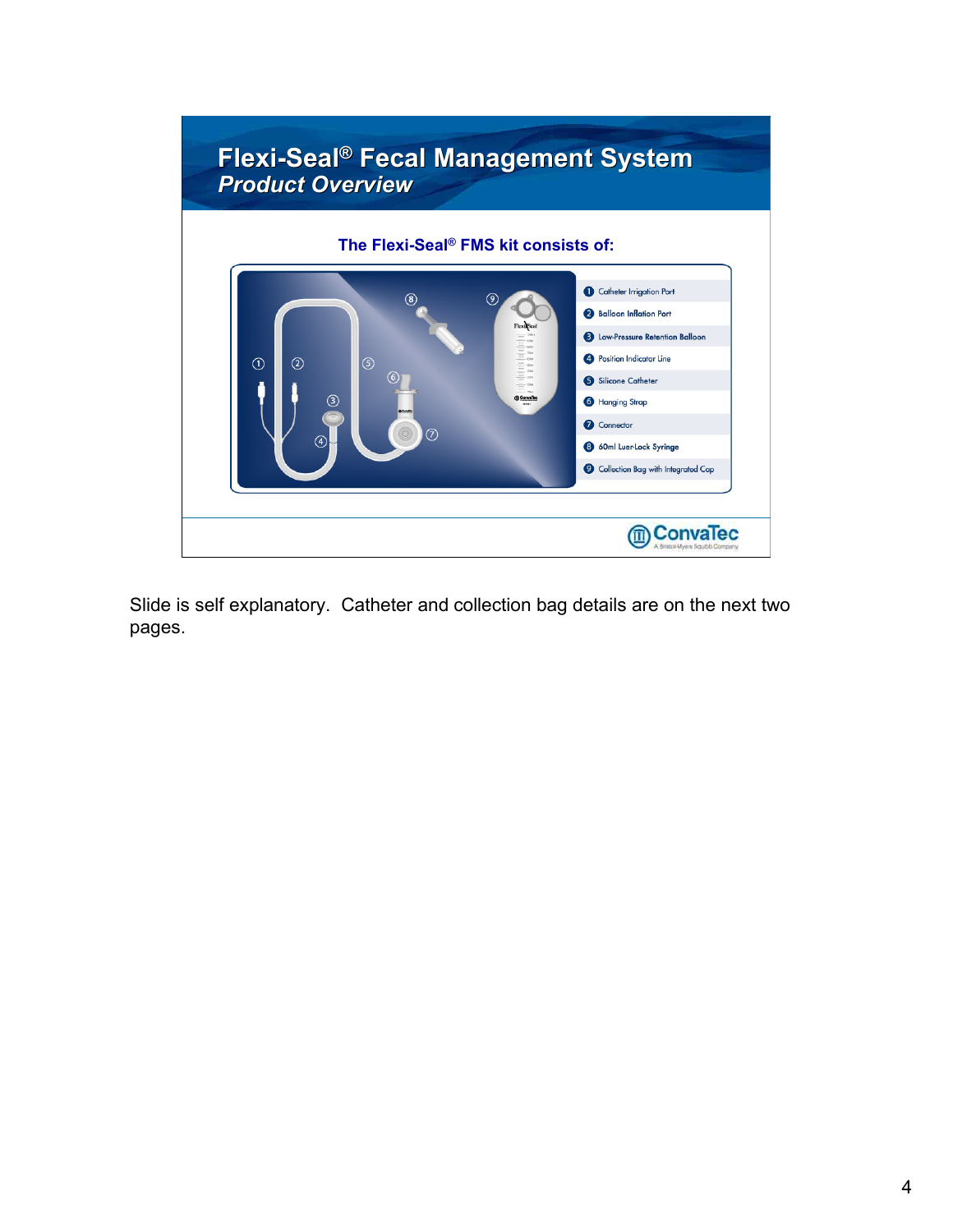

Text on slide.

Key points:

Catheter is 22mm in diameter. It is capable of "collapsing" to 8mm in diameter. Thus, it conforms to the sphincter anatomy to help preserve sphincter tone and function. The soft, low pressure balloon is filled with water or saline and gently conforms to the rectal vault, helping to reduce the risk of necrosis. System is completely latex free.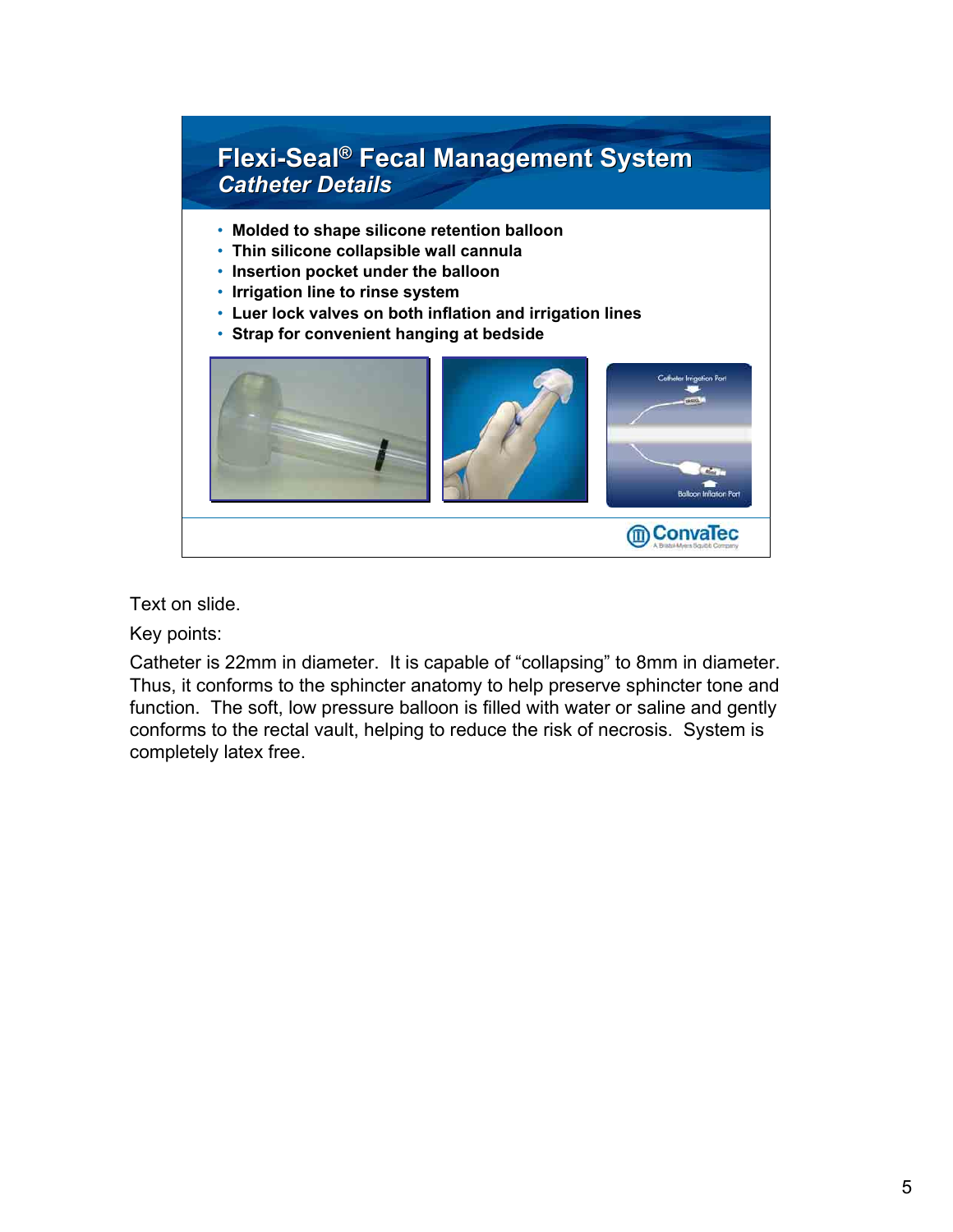

Key Points: Closed-end collection bag eliminates contact with feces to help prevent spread of infection.

The collection bags can hold up to 1 liter of feces.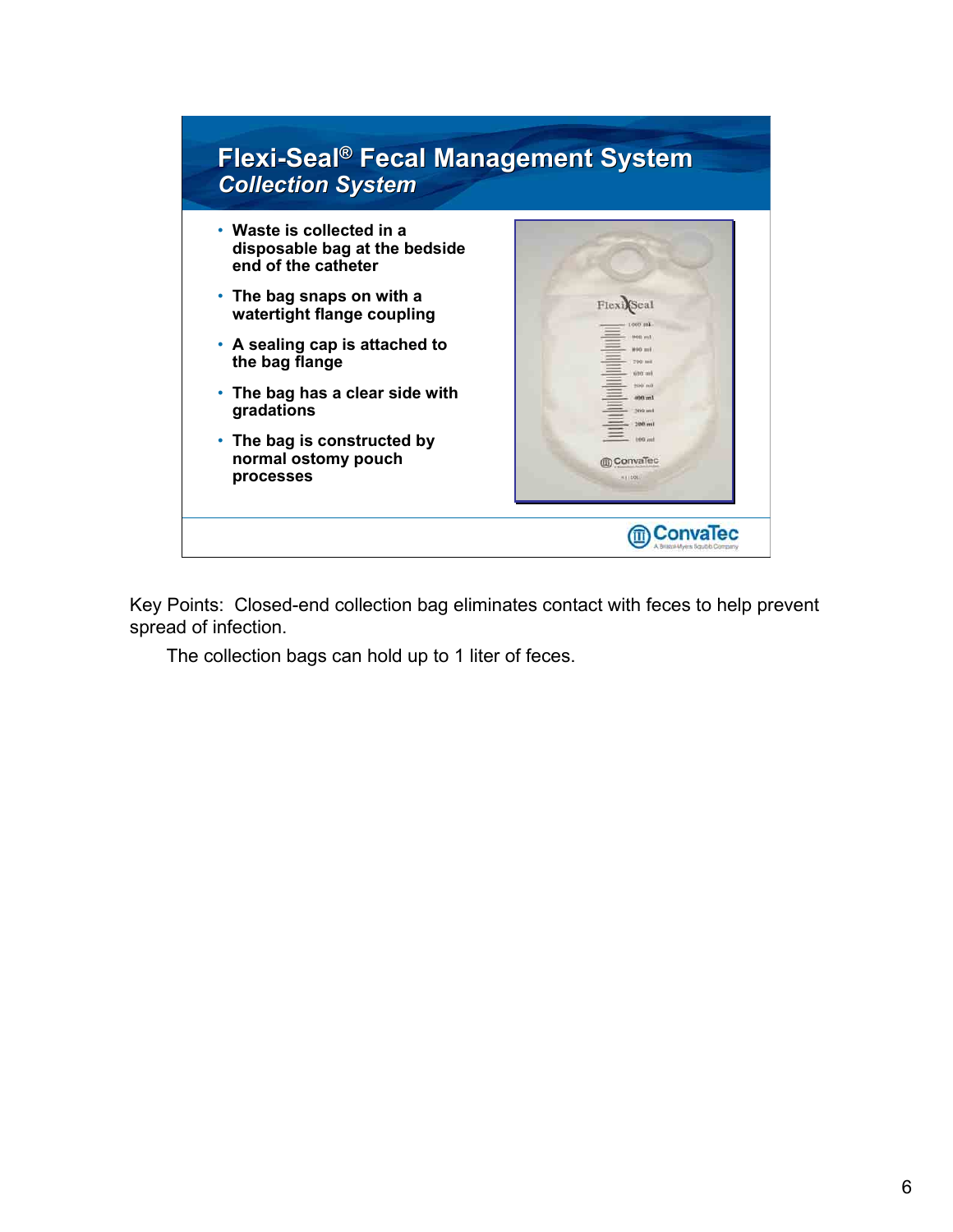

- Flexi-Seal® FMS was evaluated through a 42 patient clinical trial across 7 study sites. The objective of the clinical trial was to evaluate the safety and performance of FMS in subjects with diarrhea and incontinence.
- The mean age of subjects at baseline was 60.7 years.
- Most subjects (61.9%) were female.
- The study initially enrolled patients only from the ICU; the protocol was later modified to allow enrollment of subjects from non-ICU inpatient, acute-care, hospitalized settings. Consequently, most patients (79%) were from ICU settings.

Additional information that can be shared:

Many subjects had altered mental and physical status at baseline:

Only 40.5% of subjects were alert and responsive; and

Only 54.8% of subjects were responsive to touch.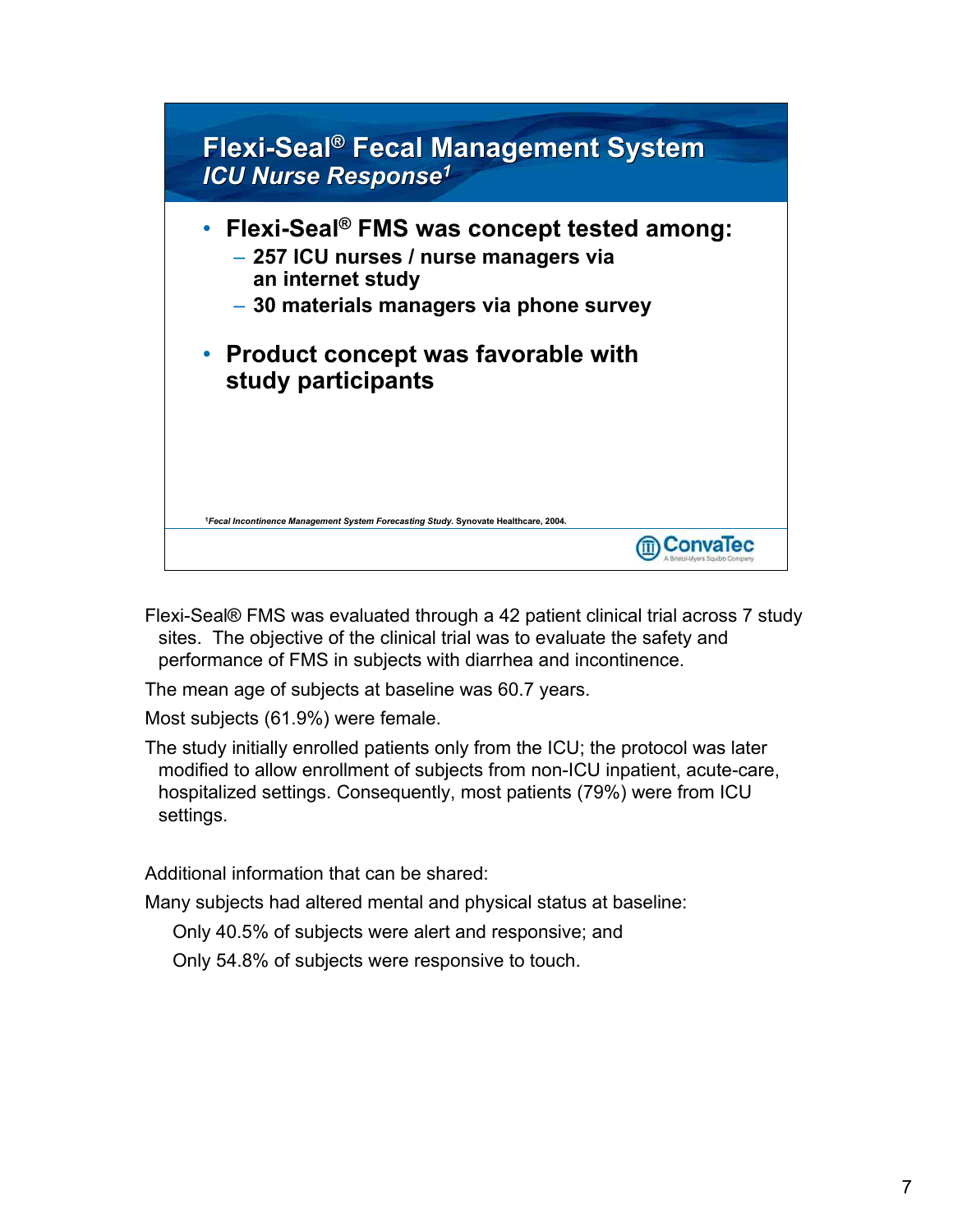

Text on slides.

REFERENCES: Synovate Study 2004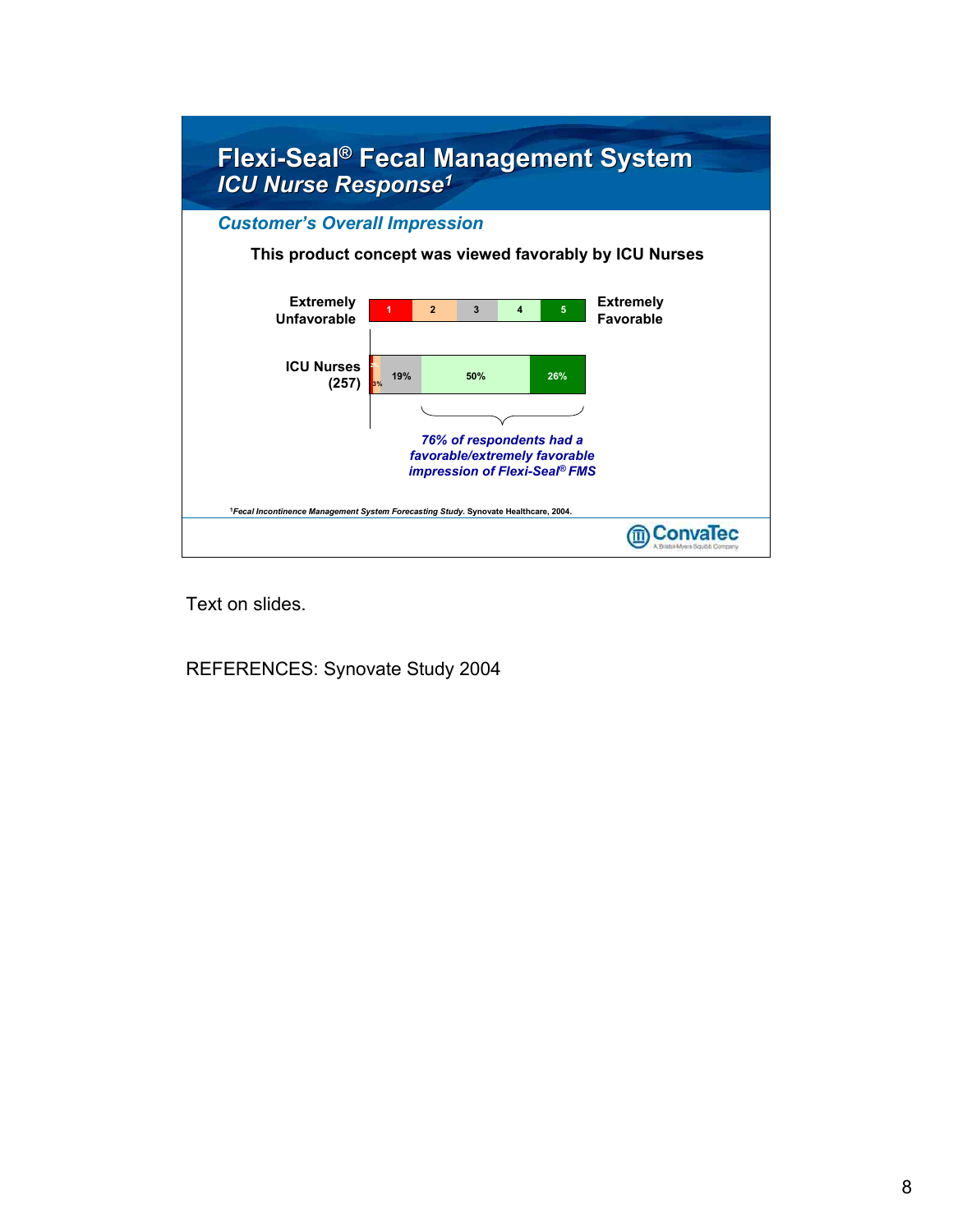

83% of respondents perceived Flexi-Seal® FMS as a significant/moderate improvement over alternative products

REFERENCES: Synovate Study 2004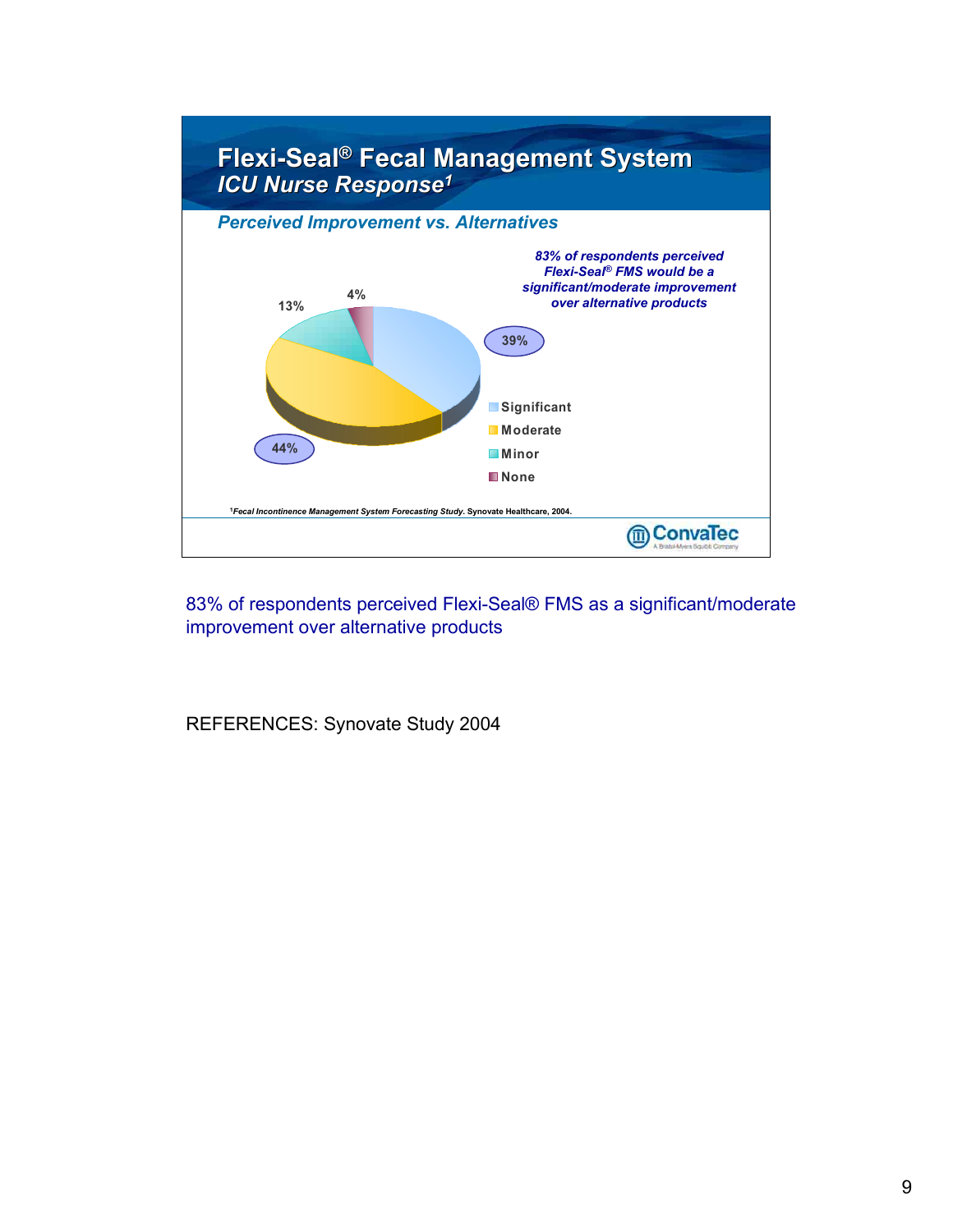

REFERENCES: Synovate Study 2004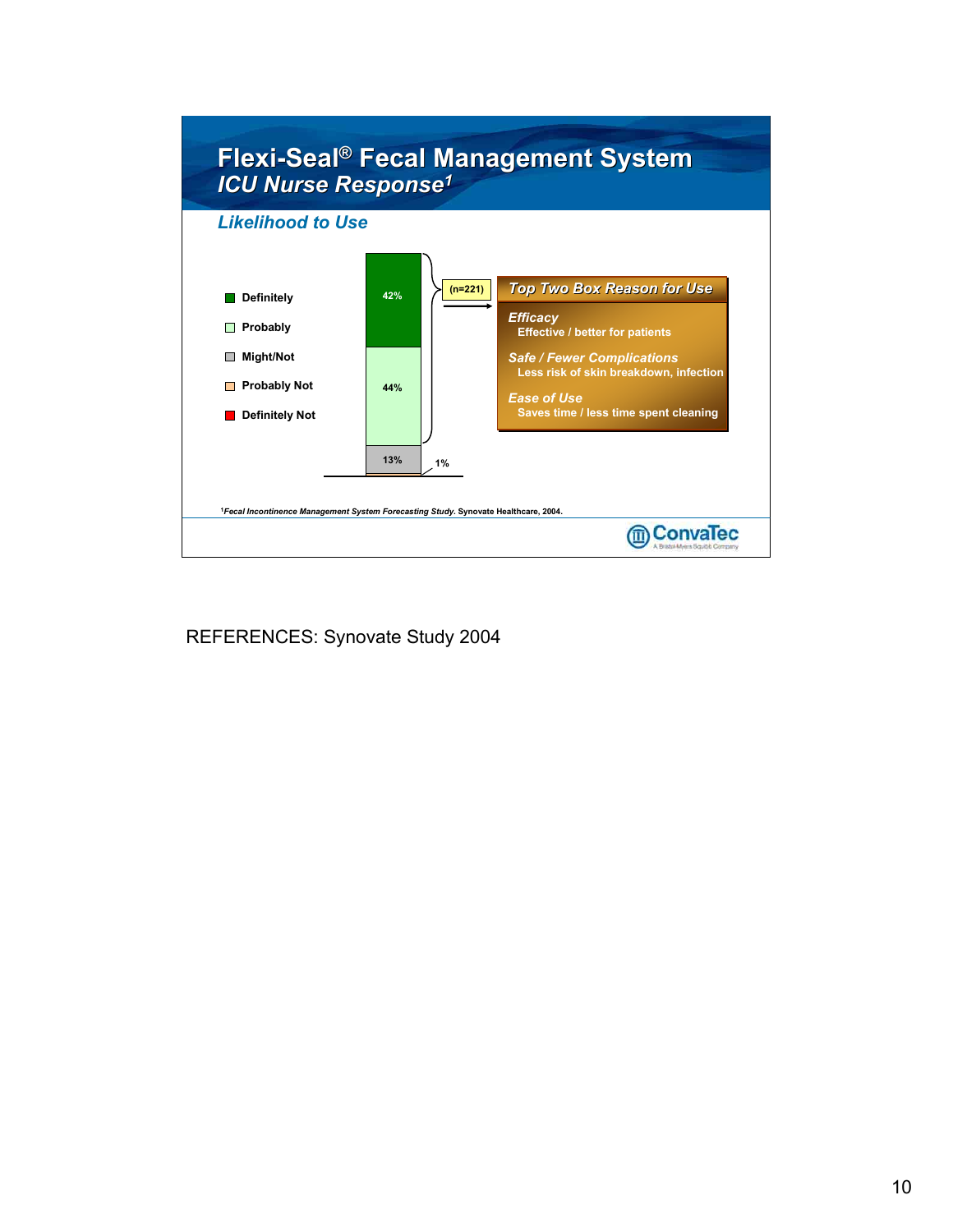### **Flexi-Seal® Fecal Management System Flexi-Seal Fecal Management System**  *Clinical Evaluation1 1*

- **Objective:** 
	- **To evaluate the safety and performance of the Flexi-Seal® Fecal Management System in subjects with diarrhea and incontinence**
- **Study Details**
	- **42 patients across 7 study sites**
	- **Mean age: 61 years**
	- **16 males, 26 females**
	- **33 ICU patients, 9 non-ICU patients**

**<sup>1</sup>***Clinical Evaluation of The Flexi-Seal® FMS Incontinence Management System***. ConvaTec CC:0198-03-A695. Highlights of clinical study data. August 2005. Data on File, ConvaTec.**

Flexi-Seal® FMS was evaluated through a 42 patient clinical trial across 7 study sites. The objective of the clinical trial was to evaluate the safety and performance of FMS in subjects with diarrhea and incontinence.

**m**ConvaTec

The mean age of subjects at baseline was 60.7 years.

Most subjects (61.9%) were female.

The study initially enrolled patients only from the ICU; the protocol was later modified to allow enrollment of subjects from non-ICU inpatient, acute-care, hospitalized settings. Consequently, most patients (79%) were from ICU settings.

Additional information that can be shared:

Many subjects had altered mental and physical status at baseline:

Only 40.5% of subjects were alert and responsive; and

Only 54.8% of subjects were responsive to touch.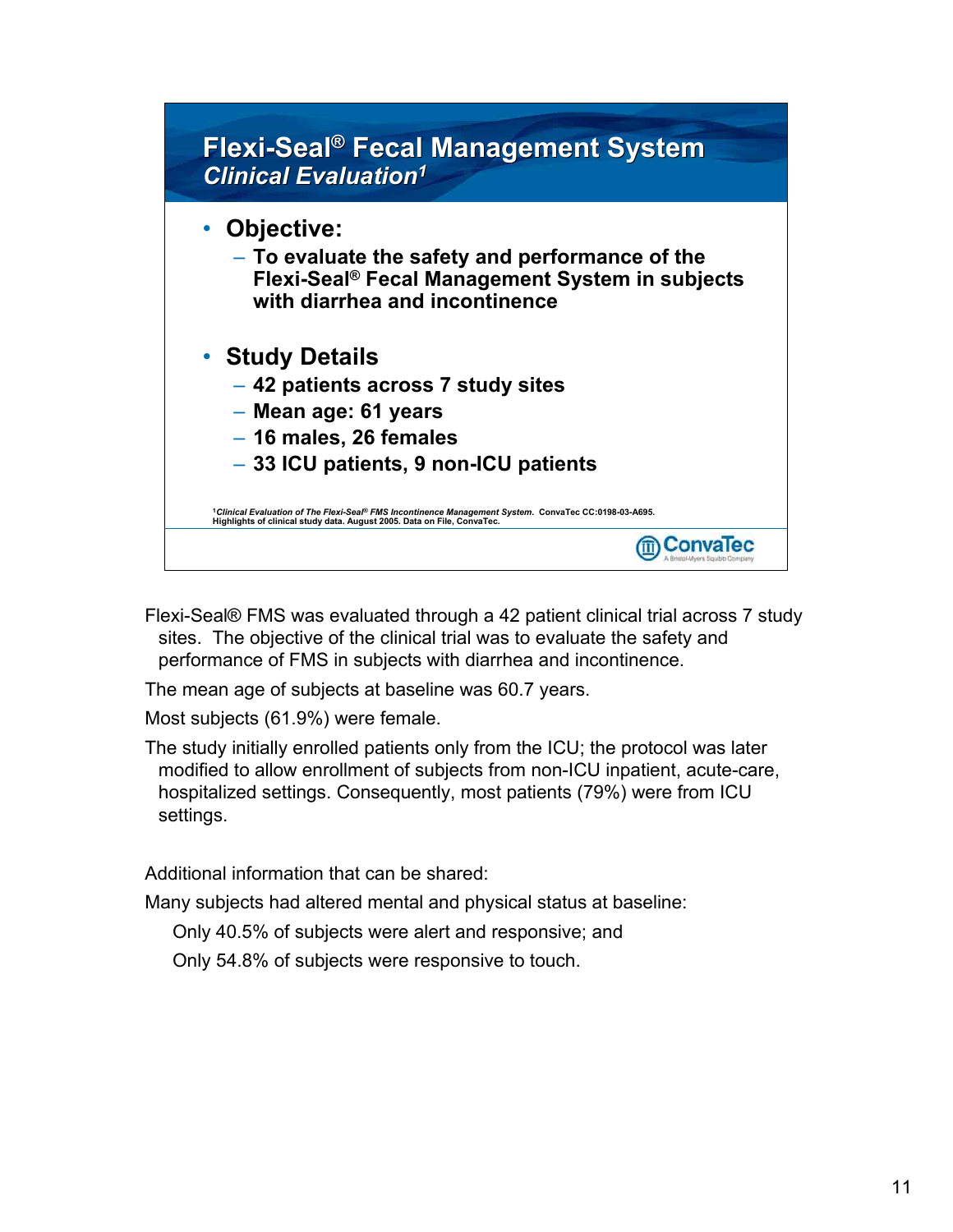

• **Insertion of device** • **Insertion of device**



**m**ConvaTec

- A digital rectal exam was performed to determine the absence of fecal impaction.
- If fecal impaction was detected, disimpaction occurred and enrollment into the study continued at the discretion of the investigator.
- Baseline (and final) endoscopic proctoscopy was to be performed in the first 10 enrolled subjects; thereafter, safety was to be monitored without endoscopic proctoscopy by the nature and number of adverse events.
- Once the device was inserted, the study coordinator and primary investigator assured all direct caregivers for the subject had been adequately instructed on management of the device.
- A daily diary was maintained to record relevant information for each study subject. The study coordinator and/or investigator made daily visits to review the Daily Device Assessment Diary and discussed any concerns with caregivers.
- Each subject could remain in the study for a maximum of 29 days or until the device was no longer clinically indicated, whichever came first.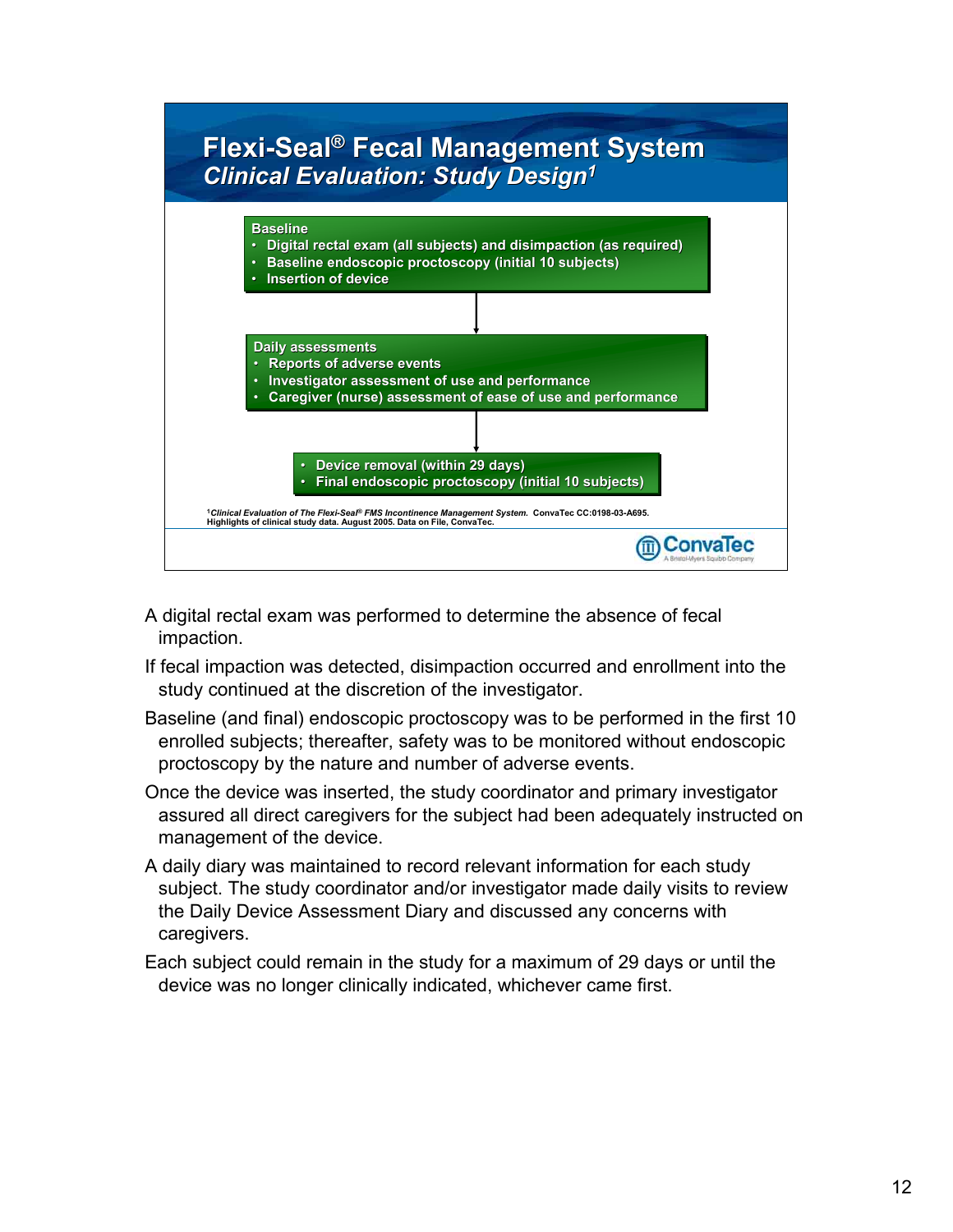# **Flexi-Seal® Fecal Management System Flexi-Seal®Fecal Management System**  *Clinical Evaluation Results: Endoscopic Proctoscopy1 Clinical Evaluation Results: Endoscopic Proctoscopy1*

**Results from Subject #2**

#### • **11 subjects had baseline proctoscopy**



**Baseline (Before Flexi-Seal® FMS)**



**Final Visit (After Flexi-Seal® FMS)**

**m**ConvaTec

• **Flexi-Seal® Fecal Management System did not cause necrosis or other mucosal abnormalities**

**<sup>1</sup>***Clinical Evaluation of The Flexi-Seal® FMS Incontinence Management System***. ConvaTec CC:0198-03-A695. Highlights of clinical study data. August 2005. Data on File, ConvaTec.**

Endoscopic proctoscopy performed in this study showed that the use of Flexi-Seal® did not cause necrosis or other mucosal abnormalities.

Eleven subjects had endoscopic proctoscopy at baseline; 10 were required to have baseline proctoscopy per protocol, and the 11th subject underwent proctoscopy (per protocol) before the requirement was discontinued according to a protocol amendment.

Final proctoscopy was available for 8 of these subjects—the final assessment indicated healthy mucosa in each subject; and

Three subjects did not have final proctoscopy performed; 2 died and 1 had endoscopy deferred due to the patient's status at the end of study.

One additional subject had a post-device endoscopy for evaluation of a gastrointestinal bleed (see "Adverse Events" on Slide 15), but per protocol did not have a pre-device endoscopy.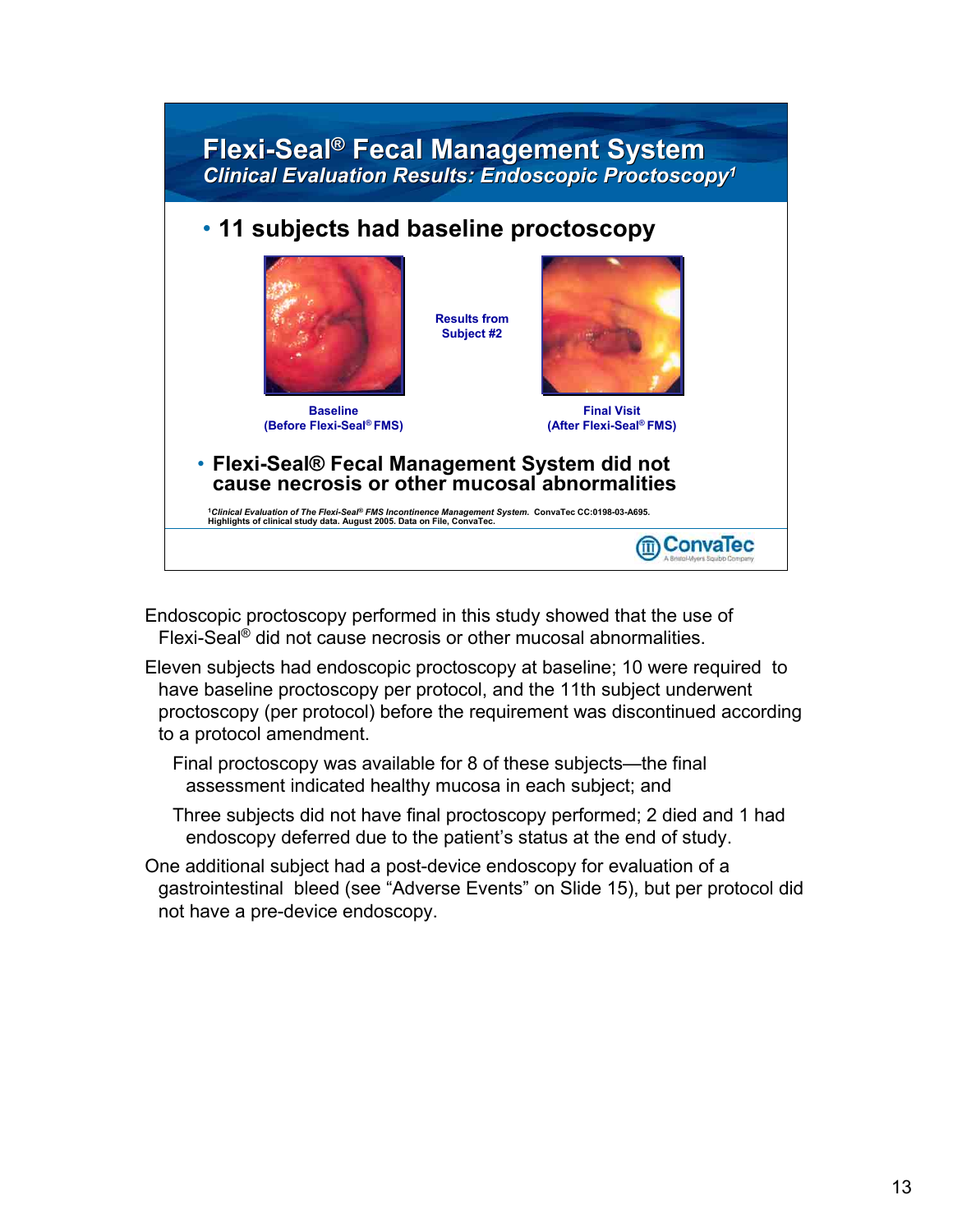

- Skin condition at the final visit (normal skin, patchy redness, extensive redness without breakdown, red blistering without open areas, or redness with open areas) was compared to the skin condition at baseline for each subject to determine whether skin condition had improved, worsened, or been maintained.
- By the final visit, skin condition was maintained or improved in 92% of subjects at the buttocks and perineal area in this setting of diarrhea and incontinence.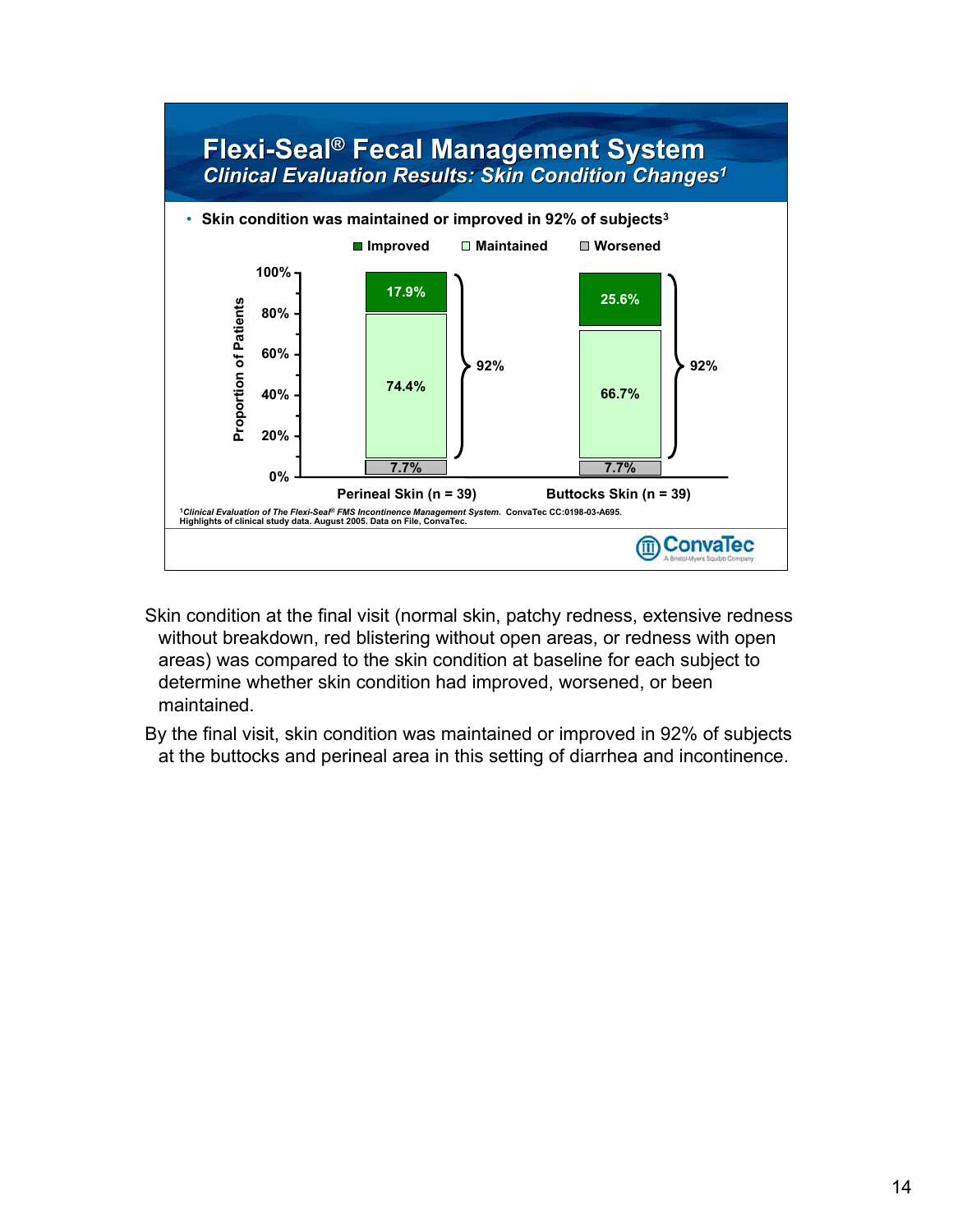

Investigators were asked to answer yes or no to questions about ease of insertion at baseline and ease of removal and disposal at the final visit.

Investigators considered 37 of 38 insertions (97%) at the first visit and 34 of 35 removals (97%) at the final visit to be easy.

All of the devices were considered easy to dispose.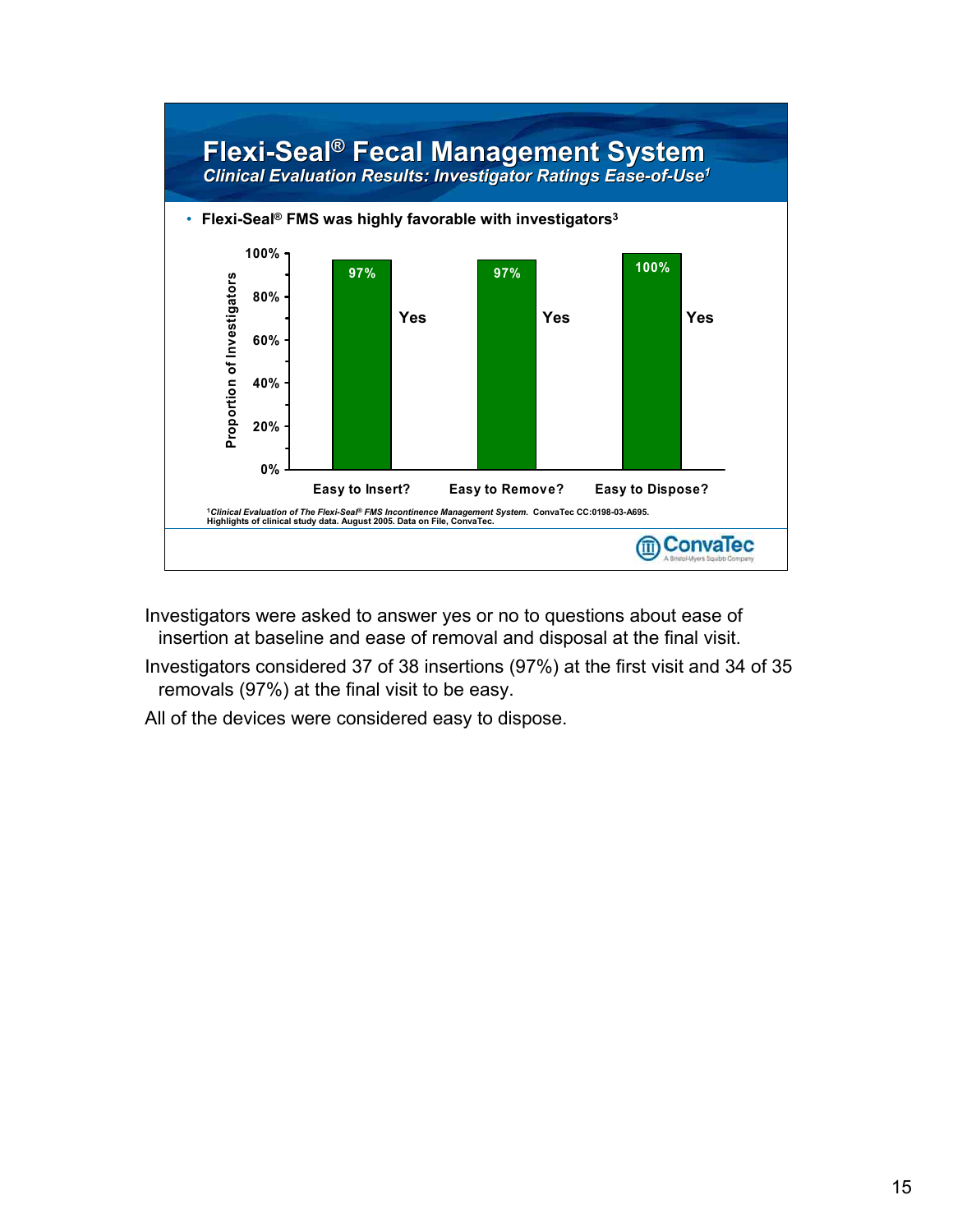

Caregivers rates Flexi-Seal® FMS strong on effectiveness measures

Of the 200 caregiver responses recorded at daily assessments:

83.0% agreed that the device improved fecal incontinence control;

89.0% agreed that use of the device was time-efficient; and

86.0% agreed that the device was efficacious.

Complete responses were as follows:

|                               | $N = 200$<br>n (%)       |           |               |                 |                                    |  |  |
|-------------------------------|--------------------------|-----------|---------------|-----------------|------------------------------------|--|--|
|                               | <b>Strongly</b><br>Agree | Agree     | No<br>Opinion | <b>Disagree</b> | <b>Strongly</b><br><b>Disagree</b> |  |  |
| <b>Improved Fecal Control</b> | 82 (41.0)                | 84 (42.0) | 15(7.5)       | 12(6.0)         | 7(3.5)                             |  |  |
| <b>Time-Efficient</b>         | 112 (56.0)               | 66 (33.0) | 10(5.0)       | 6(3.0)          | 6(3.0)                             |  |  |
| <b>Efficacious</b>            | 84 (42.0)                | 88 (44.0) | 15(7.5)       | 8(4.0)          | 5(2.5)                             |  |  |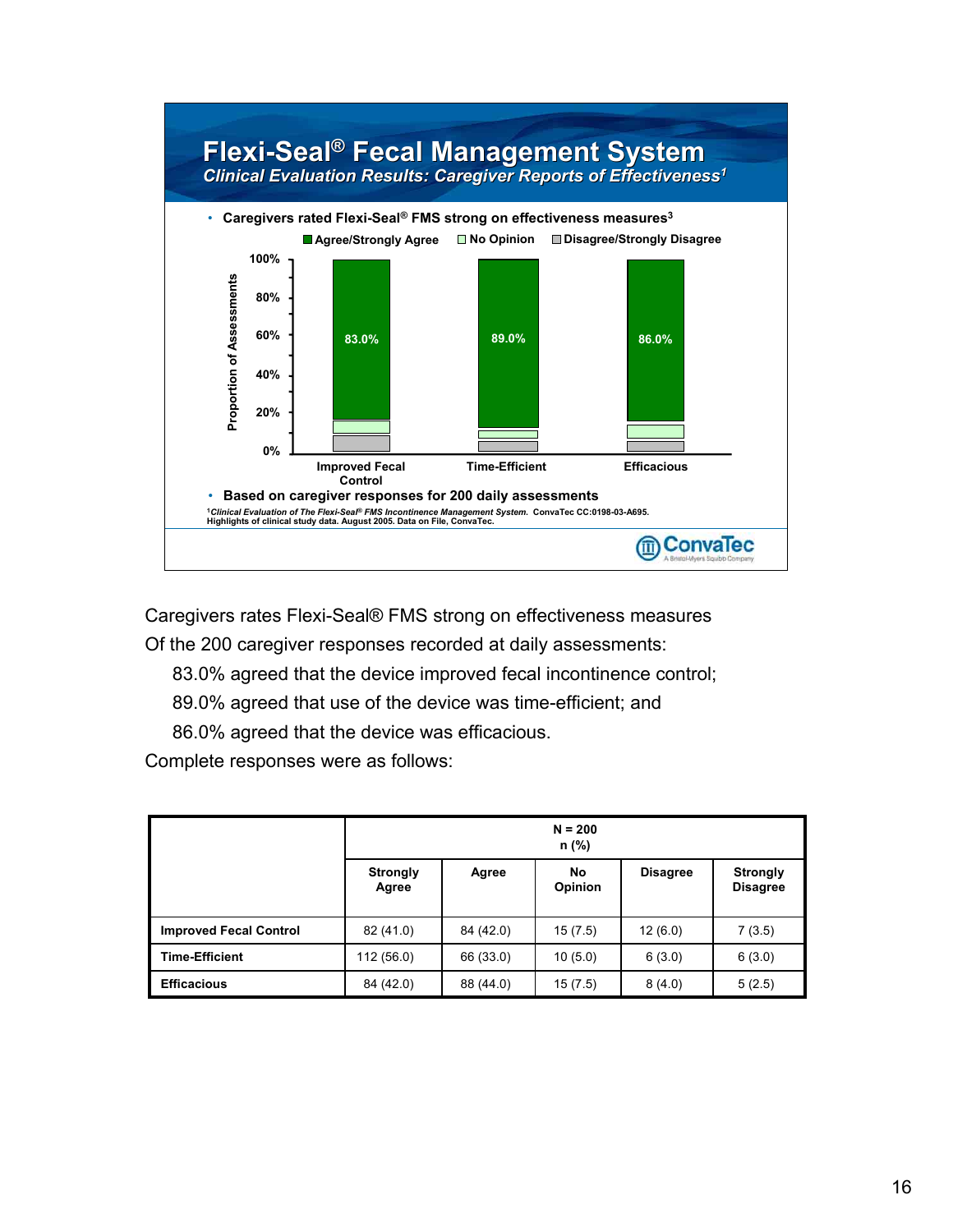

Caregivers considered Flexi-Seal® FMS to be easy to use.

Of the 200 caregiver responses recorded at daily assessments:

89.5% agreed that the device was practical;

89.5% agreed that the device was caregiver-friendly; and

87.0% agreed that the device was patient-friendly.

Complete responses were as follows:

|                           | $N = 200$<br>$n$ (%)     |           |                             |                 |                                    |  |  |
|---------------------------|--------------------------|-----------|-----------------------------|-----------------|------------------------------------|--|--|
|                           | <b>Strongly</b><br>Agree | Agree     | <b>No</b><br><b>Opinion</b> | <b>Disagree</b> | <b>Strongly</b><br><b>Disagree</b> |  |  |
| <b>Practical</b>          | 84 (42.0)                | 95 (47.5) | 9(4.5)                      | 7(3.5)          | 5(2.5)                             |  |  |
| <b>Caregiver-friendly</b> | 94 (47.0)                | 85 (42.5) | 9(4.5)                      | 7(3.5)          | 5(2.5)                             |  |  |
| <b>Patient-Friendly</b>   | 75 (37.5)                | 99 (49.5) | 15(7.5)                     | 6(3.0)          | 5(2.5)                             |  |  |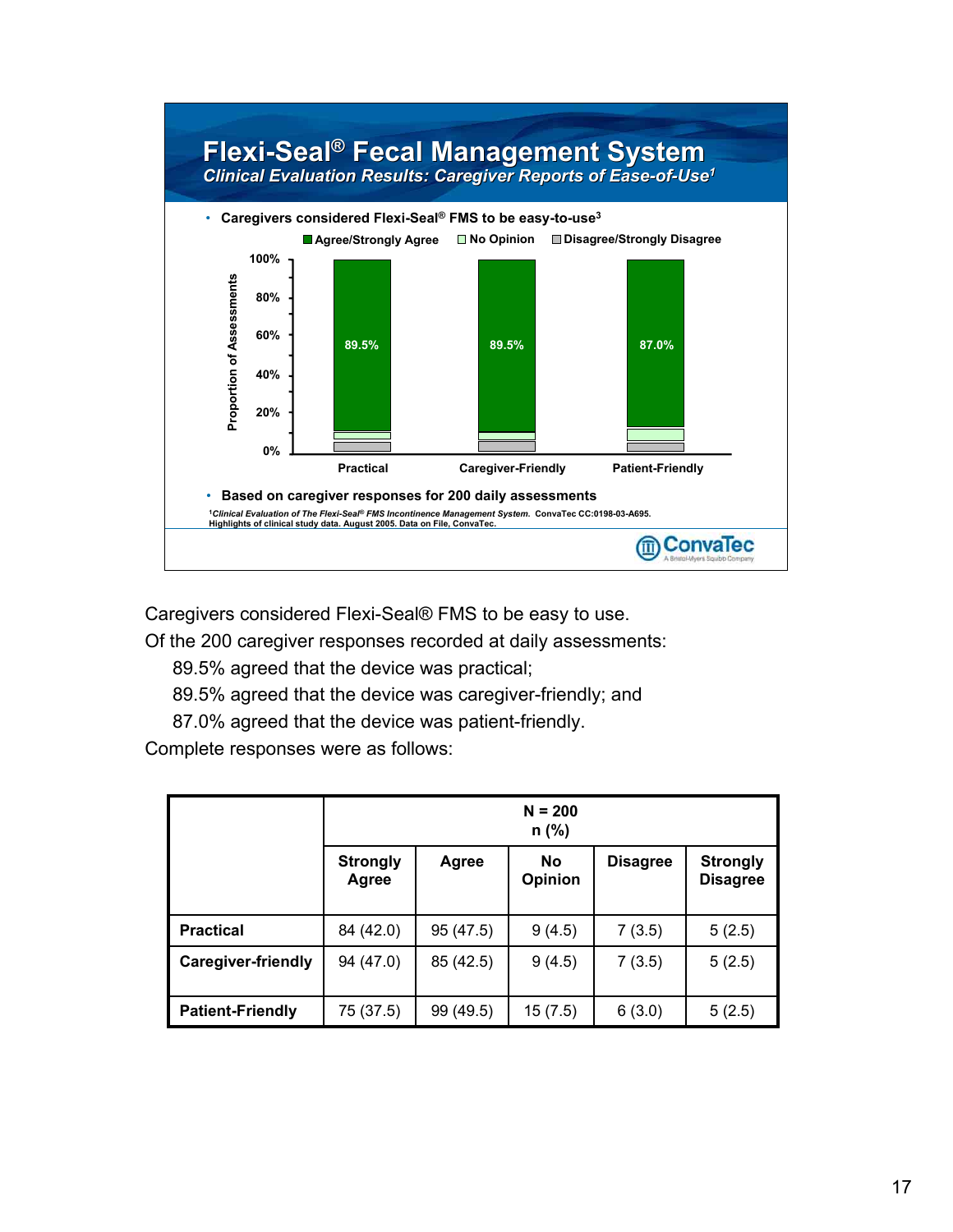## **Flexi-Seal® Fecal Management System Flexi-Seal Fecal Management System**  *Clinical Evaluation: Conclusions1 Clinical Evaluation: Conclusions1*



In this clinical study of hospitalized subjects with diarrhea (most of whom had multiple diagnoses and required intensive care), Flexi-Seal® Fecal Management System:

Flexi-Seal® generally was well-tolerated;

Maintained or improved skin condition was observed in 92% of subjects;

Caregivers reported that Flexi-Seal® was efficacious and time-efficient for fecal management;

Caregivers reported that Flexi-Seal® was easy-to-use and practical; and Minimal or no leakage was observed in 82% of assessments.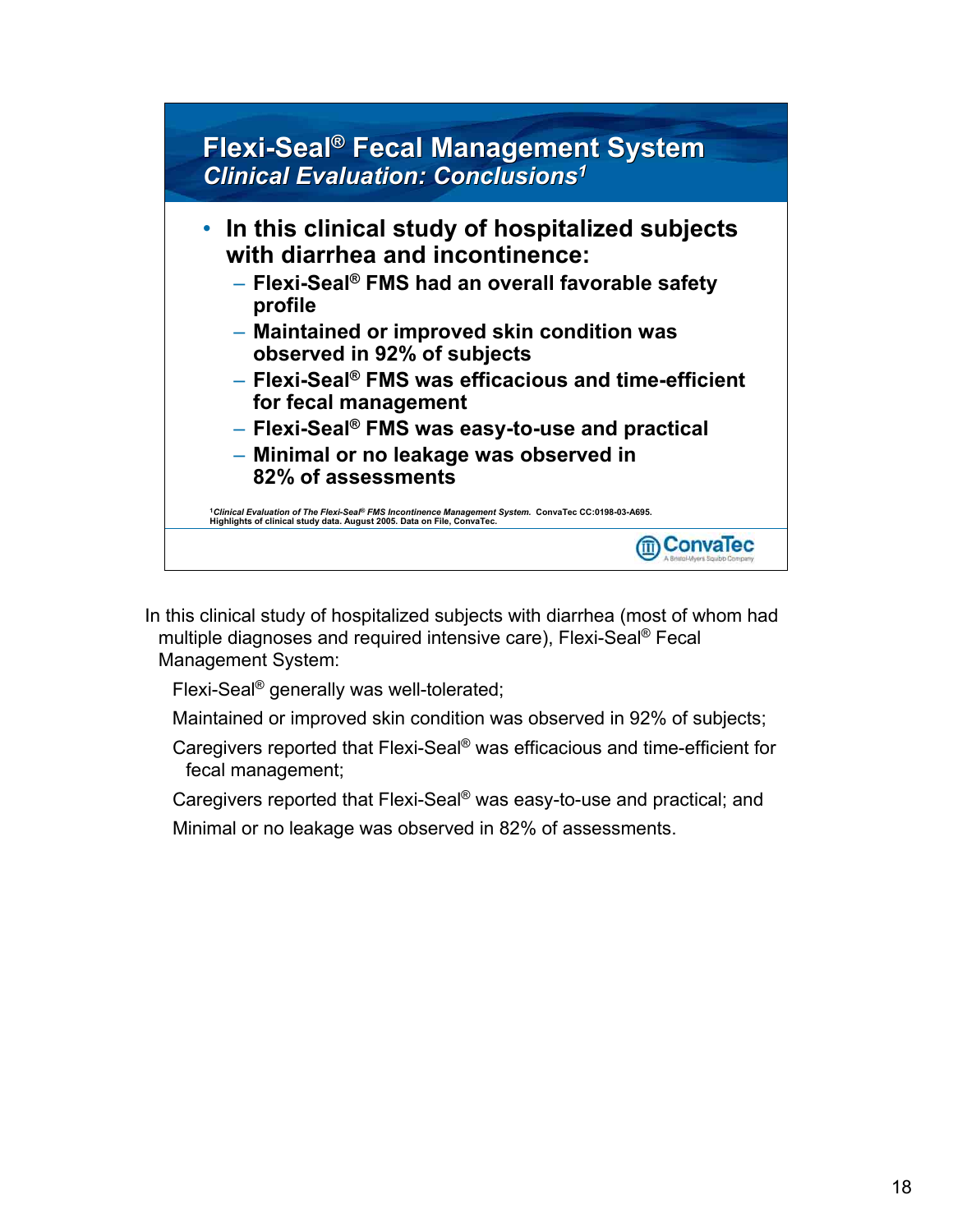

Proposition Validation plus a favorable Clinical Evaluation equals strong In-Market **Success** 

Sales Performance:

2006 Growth is over 150% through September

GPO Acceptance (Hospital Based):

Strong Position on Key Contracts Currently on all but one major GPO contract (Premier) – Accommodation pricing exists for Premier customers.

Top Healthcare Organization Acceptance:

12 out of Top 14 *U.S. News & World Reports* stock Flexi-Seal® FMS1